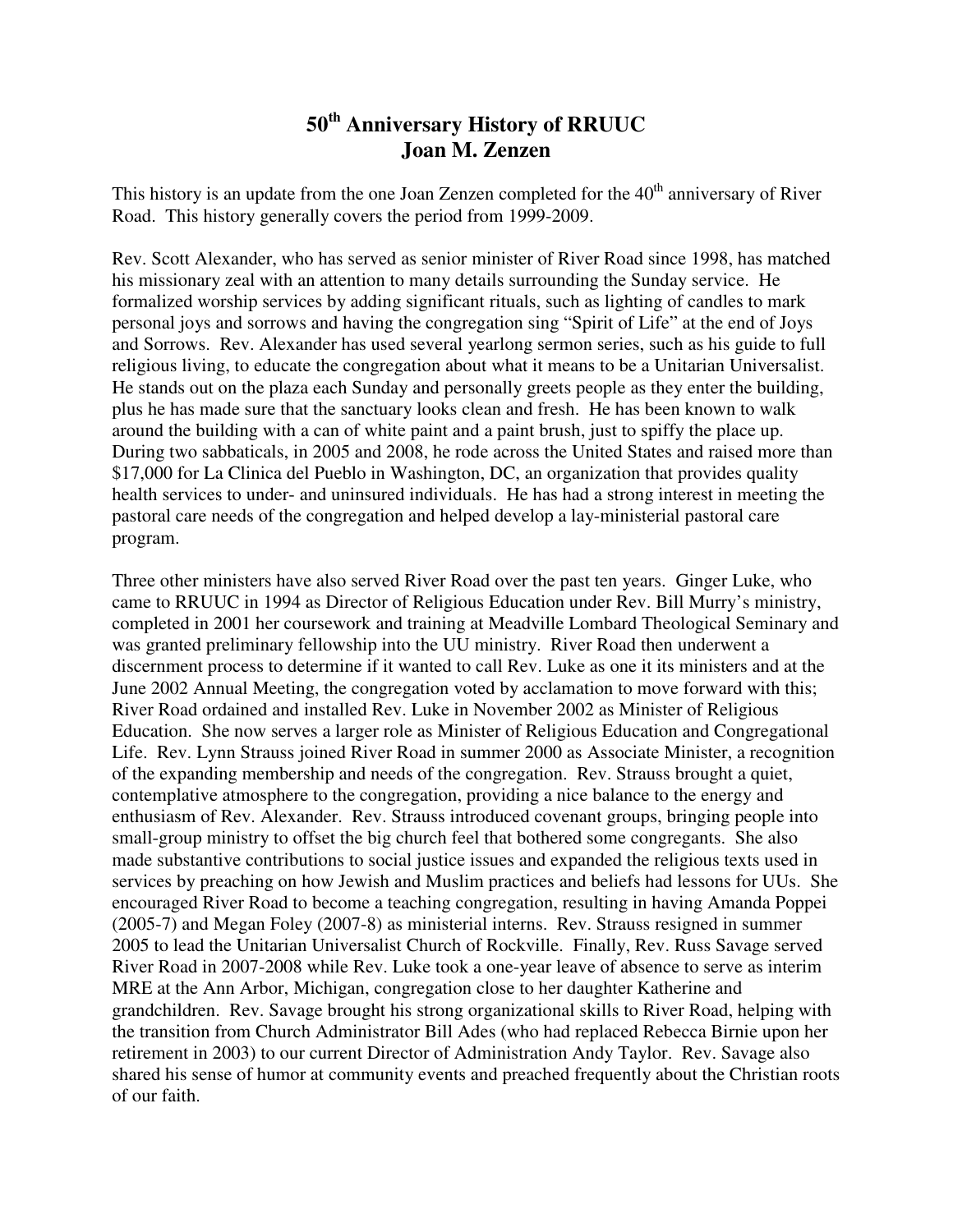Rev. Luke made some important contributions to the religious education program. She hired Dolores Miller in 1998, recognizing Dolores's skill for using theatre and storytelling to educate children and youth about our UU faith. Dolores first transformed the summer program using favorite children's literature, such as books by Dr. Seuss and Leo Lionni, to illustrate the seven UU principles. She then connected with adults and found ways to use their individual talents and interests to address Sunday school needs and keep the programs thriving. Rev. Luke also hired Jan Taddeo to serve as the youth ministry coordinator for the high schoolers. Jan brought attention to the congregation's growing youth program and supported its efforts to engage in social justice activities (more on that below). Upon Jan's departure in 2007 and Dolores's departure in 2008, Rev. Luke decided to elevate the youth program and put it on the same level as the children's programming. She created two DRE positions, each at three-quarter time, for Children's Ministry and Youth Ministry. She placed Jan's replacement Beth Irikura in the Youth Minister position and hired first Lisa Farley (who resigned due to health issues) and now Kerridwen Henry as the Children's Minister.

The religious education program thrives thanks to the dedication of these staff members and the contributions of many different adults. These adults (and some teens) teach Sunday School classes, help in the nursery, gather supplies for classes, volunteer at holiday parties, provide input for class curriculum and the overall RE program, and serve as mentors to our young people. Many of these individuals generously give of their time and talents in a way that makes a substantial positive difference to our children and youth. In honor of these special people, the RE Committee started in 2001-2002 the Muriel Davies Award for Excellence in Religious Education. Muriel Davies, widow of the inspiring Rev. A. Powell Davies, was River Road's first staff member who organized our School of Religion and served in an administrative capacity. She agreed to allow this award be named in her honor if each year more than one individual received the award. She knew that it takes many different committed people to make our RE program successful and engage our youth in our liberal faith.

The entire congregation has engaged in activities that speak to our commitment to our community and its place in the larger world. River Road became a Welcoming Congregation in 1995 to nurture and support the contributions of bisexual, gay, lesbian, and transgender persons and advocate for their justice, freedom, and equality within the larger society. In June 2006, following a multi-year effort, the congregation also voted to become a Green Sanctuary. This commitment means that River Roaders will make every effort, when possible and feasible, to seek out sustainable choices that are environmentally conscious and responsible. The congregation has embraced recycling (especially during the bazaar with tons of recyclable materials salvaged and sent to recycling centers) and has recently started a vegetable garden in a joint effort with the religious education program. River Roaders have reached out in material ways to UUs across the world through the Unitarian Universalist Association's partner church program. River Road first established in February 1992 a relationship with a Unitarian church in Fiatfalva, Romania, and in October 2006, River Road also became a partner church with a Unitarian congregation in Kyrdem, in the Khasi Hills of northeast India. River Roaders have visited the Fiatfalva church on several occasions and raised funds to buy that church a tractor to help the entire village and have supplemented the minister's meager salary and provided scholarship money to help village students attend high school or technical school. For the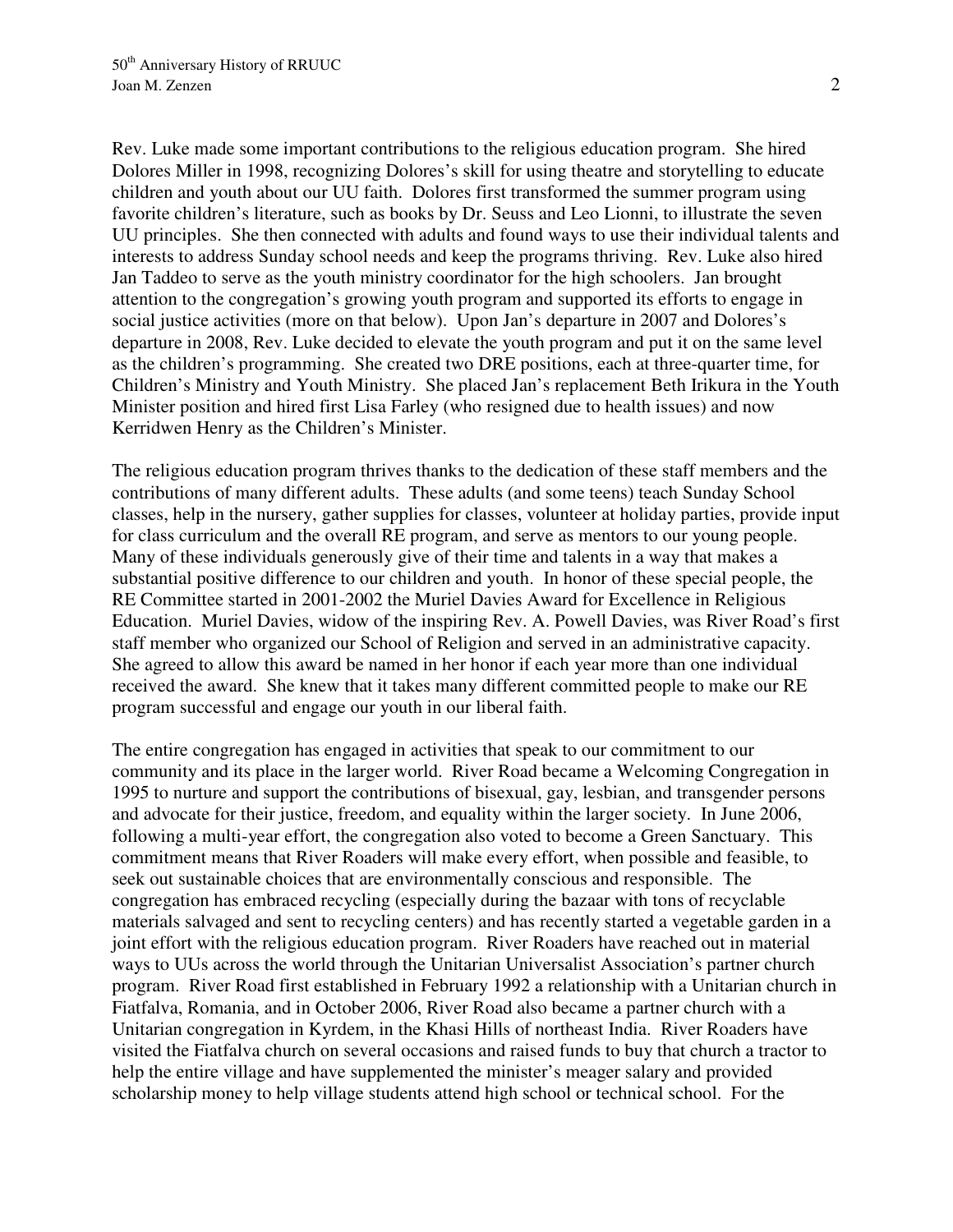Kyrdem church, River Roaders have provided funds for an additional teacher, a new grade, and a public latrine for the village.

Social justice continues to define and uplift the work at River Road. New task forces, such as the Africa Task Force formed in summer 2006, have brought attention to the varied issues of poverty, poor health, HIV/AIDS, damaging governments, and environmental concerns affecting the continent. The Alternative Gift Market, begun in 1999 and based on a similar program conducted in the Portland, Oregon UU congregation, encourages River Roaders to make donations to local, national, and international non-profit organizations as gifts to family members and friends. This program has raised more than \$170,000 since its beginnings. When the congregation embraced a new strategic plan in 2006, an important component involved developing an all-social justice activity. This call for action developed into ACTION Week -- a full week of activities in which both adults and children work with organizations needing assistance. Some favorite activities over the past three years have been helping at the Poplar Spring Animal Sanctuary, cleaning trash out of the Anacostia River, helping build a house with Habitat for Humanity, and making cards for children at the NIH Children's Inn. River Roaders all join together for a celebratory feast at the end of the week to share stories. Another community-building activity has been annual fundraising events to support our college access scholarship fund, our partner churches, and our commitment to Latin American causes. Using music, good food, and art, these events have raised significant amounts of money while also raising the sense of commitment and community within our congregation. Many congregational members participate in programs to feed the homeless such as  $2<sup>nd</sup>$  Tuesdays at Shepherd's Table and Shelter Week -- the week-long feeding of residents at shelters in Rockville, Maryland.

One person gave a face and vision to River Road's social justice activities. Mary Rose Curtis recently moved to Virginia to live closer to family, but her imprint will long remain. She advocated for worker's rights and pressed River Roaders to collect and donate personal care products to give to immigrant farm workers on the Eastern Shore to help protect them and their children from pesticides. She raised a voice against military recruitment of students in local schools and worked toward racial and social equality by having River Road air films and conduct conversations about the issues. She was also a longtime organizer of the Sunday Coffee Controversy & Conversation program, inviting a range of speakers to share their expertise and open the forum for healthy discussion.

Our youth have taken a special interest in social justice issues while also making the transition to young adults. They have sponsored teen coffeehouses with Walt Whitman High School to provide an alternative drug- and alcohol-free social activity and also raise money for special social justice causes. Car washes, food collection and sorting, and time spent at local shelters have helped youth donate time and funds to help the homeless and less fortunate in the local area. Murder mystery theatres have allowed youth to showcase their acting skills, build community, and raise money to support such efforts as building and equipping a computer laboratory in Santa Marta, El Salvador. Many of our youth have taken the transformational step to spend two weeks in the summer on annual trips to El Salvador to learn about the culture and history of the country and help with farming or other tasks in a local village.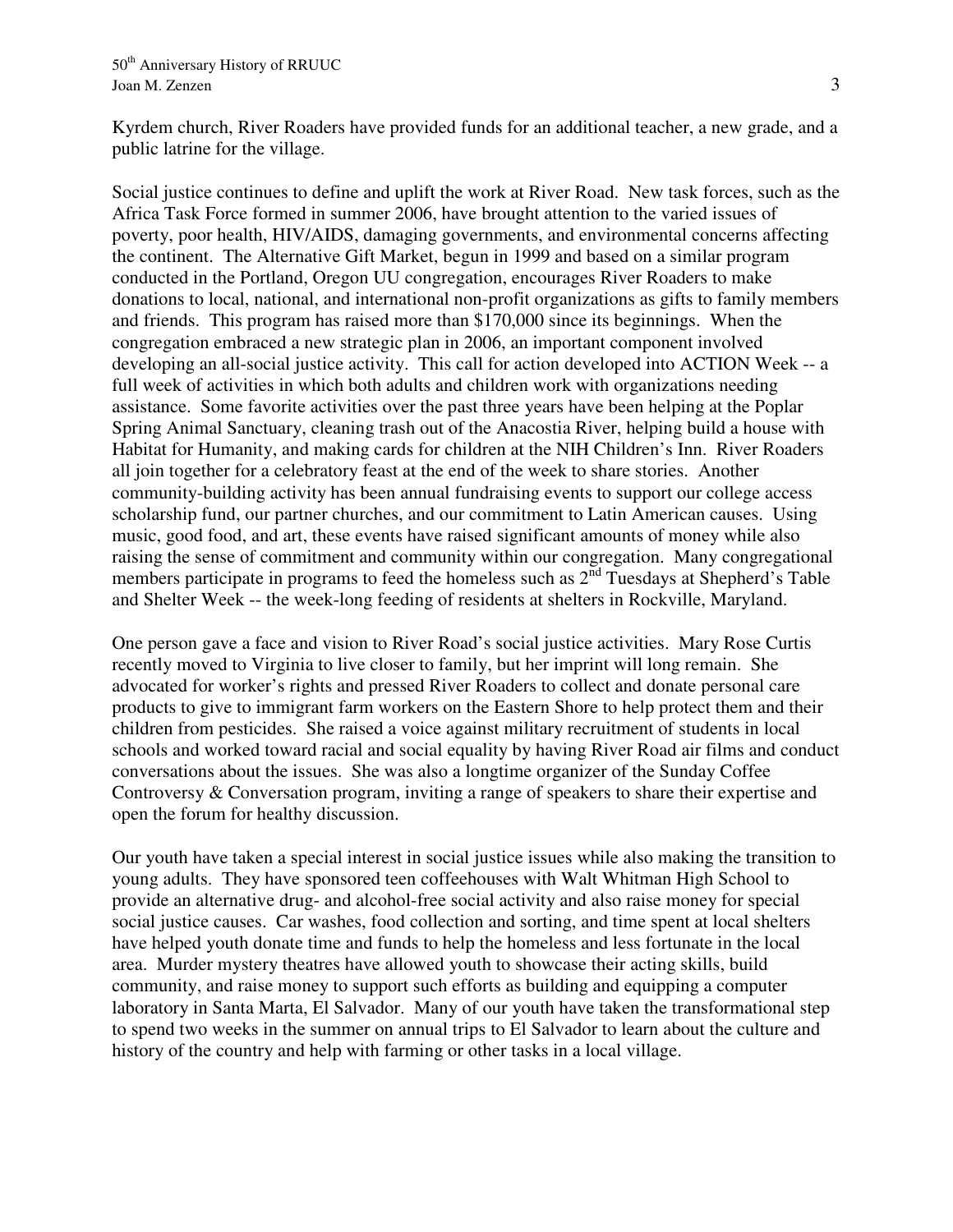In all of these activities and more, volunteers have made River Road a welcoming place of action and change. We continue to thrive thanks to the sustained contributions and dedication of our many longtime members and friends. Some of us join together in artists groups and writing groups to explore our creativity. Others express their creativity through mindful knitting, making shawls and other knitted items to show support and care to those in need. Groups meet regularly to share food and conversation and gain insight into how others think. We have many who share their gardening skills to keep our grounds healthy and beautiful while others pay attention to our building and make sure it remains a welcoming architectural statement and home to our congregation.

We also attract newcomers, and their many talents, thanks to the welcoming attitude of our congregants and the good work of such committees as Membership, Greeters, and Ushers. Sheri Blanchette, who joined River Road in December 2003 as Membership Coordinator and now serves as Director of Communications and Outreach, has helped to integrate strategic planning objectives, Board priorities, and staff direction to help ensure that visitors receive a warm welcome, receive follow-up information, and explore our Unitarian Universalist faith as expressed at River Road. Bring-a-Friend Sundays, New Member Recognition services and receptions, and special outreach efforts have helped to grow our membership and keep people involved at all levels of the congregation.

The RRUUC office staff continues to provide overwhelming support for the many RRUUC activities. In addition to Andy Taylor and Sheri Blanchette, already mentioned, Diana Chimes serves as our bookkeeper and is responsible for all of the congregation's financial data management. Ota Safertal serves as administrative assistant, keeps track of our full calendar, schedules our many rentals, and coordinates our faithful office volunteers. Sheri, Diana, and Ota worked tirelessly and successfully to keep the office running smoothly in the interval between administrators in 2007-8.

River Road's music program has continued to flourish under the direction of Clif Hardin. Now fulltime, Clif has poured his creativity into writing original choral pieces. The adult choir performed his Requiem again in 2006, producing a CD in the process. His piece "Welcome! Welcome!" has become a favorite for UU congregations around the country to start each church year. The Music Committee and the Board encouraged Clif to record a CD of his music, which resulted in his Anthem CD released in 2008. Clif expanded the offerings for the children and youth by conducting three choirs, Chalice Lighters for kindergarten through second grade, River Road Youth for third through fifth grade, and the River Road Teen Choir for middle and high school ages. The adult choir continues to perform in two special music services each year while also singing each Sunday. Clif and the ministers artfully integrate musical selections into the overall service. Addie Edelson, as accompanist, has a beautiful touch on the refurbished grand piano. River Road's music program has also stepped out into social justice recently, working with Christian and Jewish congregations to put on an Interfaith AIDS benefit concert.

Two events have literally changed the look of River Road. The first one is our name change. The 2006-2011 Strategic Plan called on the congregation to undertake a yearlong process to examine our name and determine if we should keep it or change it, to meet the needs of our diverse membership. The congregation conducted in 2006-2007 a series of listening sessions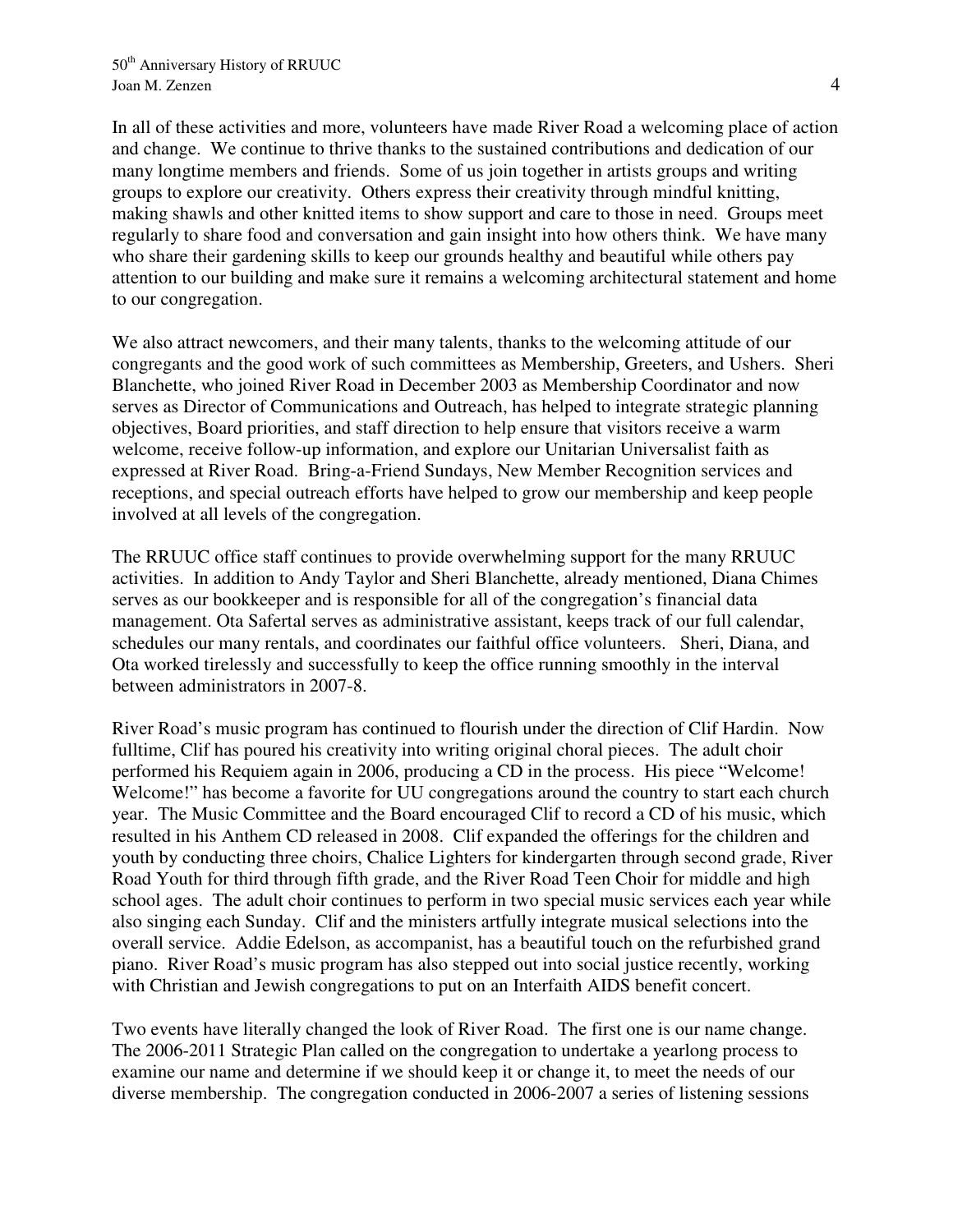and meetings amongst the many different congregational groups to talk about what River Road means to each of us and how our name may or may not represent those meanings. A special committee led these listening sessions and compiled the results of a survey to aid in a congregational discussion at the 2007 Annual Meeting. After this thoughtful process and a deliberate attempt to hear and consider a range of viewpoints, the congregation voted in June 2007 overwhelmingly to change its name to River Road Unitarian Universalist Congregation.

The second change has been to our building. Our congregation, beginning in 1995 under the 2020 Committee, started the process of evaluating our space and determining what steps might be taken to address rising membership numbers and inadequate spaces in our original building. Following evaluation of this committee's report and input from a consultant, the congregation underwent a strategic planning process, which emphasized in the 1997-2002 strategic plan first exploring the idea of calling a second minister, increasing programming offered to congregants, and then undertaking a building expansion to satisfy identified needs. Once River Road had chosen Rev. Lynn Strauss as its second minister in 2000 and enhanced programming, the congregation moved forward on a building expansion. The Building Planning Group, chaired by Sally Watts, led this effort for the next eight years. A conceptual design emerged in 2001, emphasizing a large Fellowship Hall, a new kitchen, a walk-in coatroom, washrooms on the main level, overflow seating from the sanctuary, and classrooms to replace trailer space then used to accommodate the additional RE classes. A Bridge Design emerged by early 2004 as the preferred option, providing 7,500 square feet for a Fellowship Hall, kitchen, and three classrooms on the lower level. The congregation voted in 2002 in favor of a capital campaign and raised \$2.0 million the following year. A mini-campaign in 2005 raised another \$600,000, and River Road signed a construction contract. In December of 2005 the congregation gathered at the site of the new building, and Dan Lewis, a longtime supporter of the entire project, and other members helped to dig the first shovelfuls; a building permit was issued in April 2006. After Dan's passing in January 2006, the Board honored his decades-long commitment to the congregation by renaming its distinguished Service Award in his memory. Another minicampaign plus memorial gifts and interest on project funds raised an additional \$600,000. Renovation work on the original building proceeded during construction of the addition, focusing on heating and cooling, lighting, flooring, a new roof. The congregation celebrated in September 2008 the completion of construction with a new building dedication. Since then, renovation has continued with reconstruction of the plaza and foyer.

The new space echoes the original building while addressing the needs of the future. As described in the 40<sup>th</sup> anniversary history, in the early 1960s, River Roaders gathered their ideas together as a design guide. Key themes included unity, openness, simplicity, and the beauty of nature. Natural materials would combine with contemporary design to let nature in and provide an open and inviting space for all people to feel welcome. Plus, the architect had a special treat for worshippers. The irregular brick pattern on the wall behind the pulpit does not represent sloppy masonry work. Instead, these subtle irregularities in the brickwork and mortar created an intentionally modulated surface, inviting worshippers to watch the interplay of sunlight and brick across the surface, with shadows moving slowly across the wall as the worship service progressed.